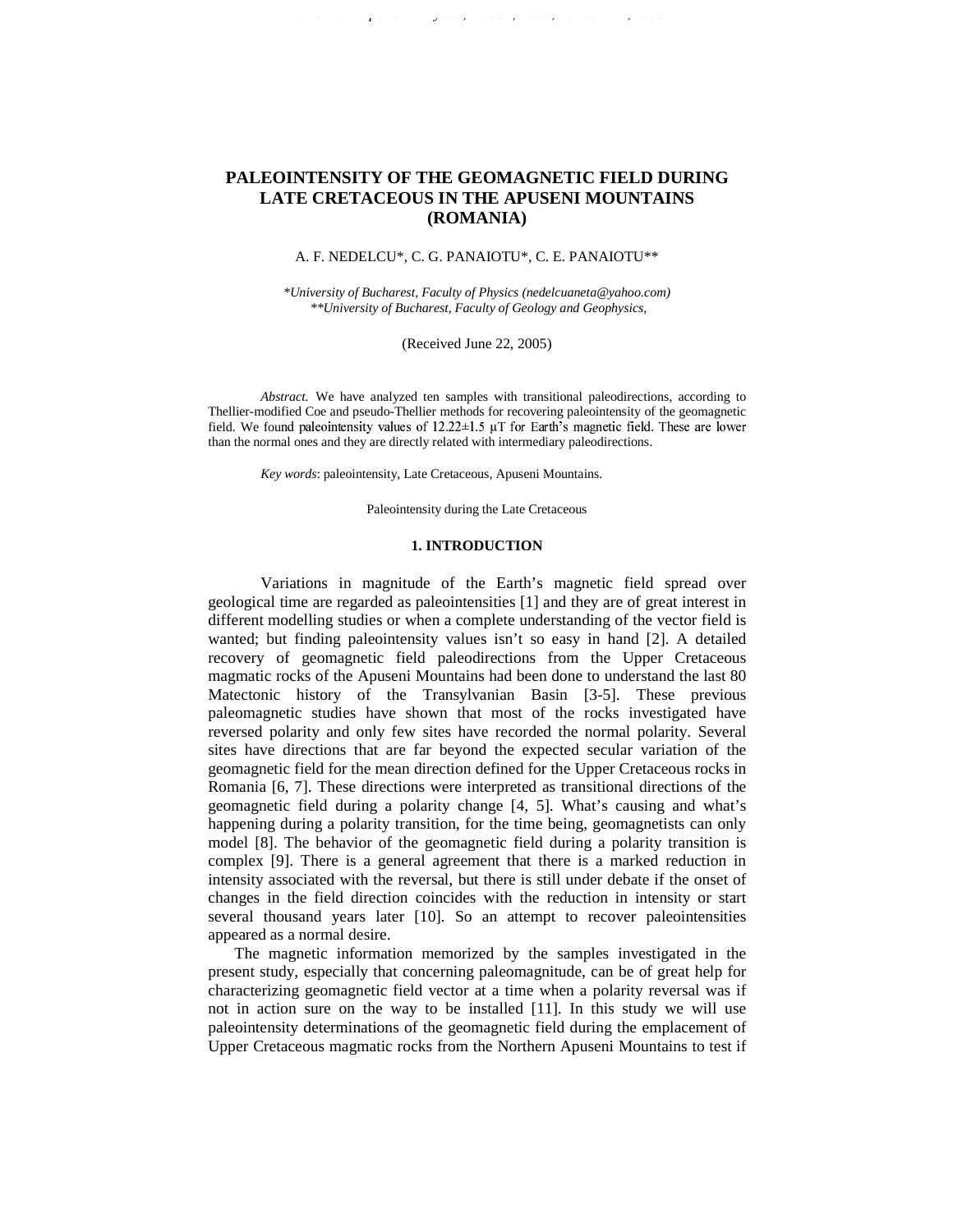the reported transitional directions can be associated with a low in the intensity of the geomagnetic field. Since studies concerning paleointensity determination for eras prior to Neozoic aren't so many, having as much as possible complete vectorial descriptions of the geomagnetic field is a step forward in understanding the mechanisms, which are producing it.

Paleointensity of the geomagnetic field 437

## **2. SAMPLES SELECTION**

We have used for this research the same samples used for previous paleomagnetic studies. A new set of 20 samples was subjected to thermal and alternating field, (AF) demagnetizations in order to obtain vector component diagrams for their natural remanent magnetization, NRM [12]. Analyzing these orthogonal plots we selected 10 samples for paleointensity retrieval experiments. As a basic criterion of selection we considered the existence of a trend toward the origin showed by the trajectory of vector end points (the "origin test"). Figure 1 shows characteristic Zijderveld plots. The specimens, marked with a "b" were demagnetized using alternating field and those marked with an "a" were given a thermal demagnetization. Orthogonal plots for "a" and "b" specimens have similar shape. We can see that a viscous remanent magnetization, VRM, is affecting all samples. It was easy removed using a demagnetizing alternating field of 10-20 mT or temperature not higher than 200  $^{\circ}$ C. Some brief oscillations are present at low field/temperature values. They can be related with unavoidable chemical changes, which affected the samples during their geological history (sample 2254, 2268). Also for some samples deviations from a certain direction appear at higher field/temperature values; they may reflect serious chemical alterations suffered at a certain point in the samples past or during experimental investigations (sample 2386).

Although we knew that the perfect specimen must have a monocomponent remanent magnetization we accepted for the planned paleointensity determination, samples, which showed a well defined secondary component. For example the natural remanent magnetization of sample 2913 (and that of the others "29XX" samples considered here) shows a secondary magnetization with unblocking temperatures lower than 400°C. It could have been imparted by (re)heating processes or lighting discharge. The inclinations and declinations which correspond to the characteristic remanent magnetization are grouped in table 1. All samples are of inverse polarity, eight of them having intermediate directional angles [13]. Samples lithology is also presented in table 1.

The answer to thermal demagnetization was used to identify the magnetic minerals which carry the primary thermoremanence. As expected for volcanic rocks the principal magnetic carrier is (titano)magnetite,  $Fe_{3-x}Ti_xO_4$ , with  $x < 0.15$  (T<sub>C</sub> ~ 500-580 °C) as well as different fractions with x less than 0.5 [1,14]. Curie temperatures in the 600-700 ºC interval is an indicator of hematite which even if not a predominant magnetic carrier is present among them. The origin of this (titano)hematite is controversial. It could have been from the beginning in the rock mass but it could have appeared due to (titano)magnetite oxidation [15]. Dealing with this samples propensity for chemical alteration we appealed two ways of recovering paleointensity values, both variations of the recognized Thellier method [16], one in which the specimens are heated up to the Curie point of magnetite,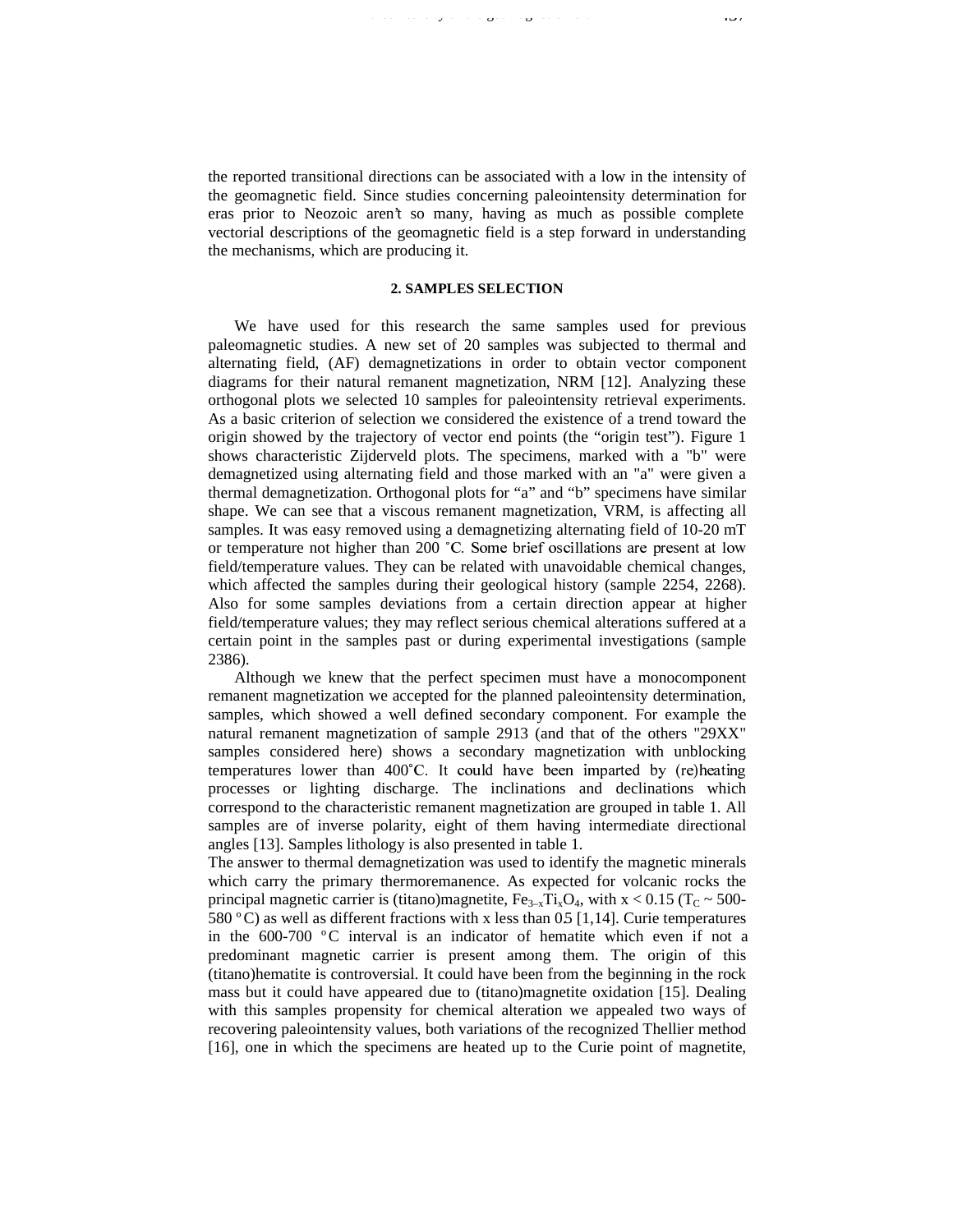than cooled in zero and nonzero magnetic field, so as a partial thermoremanence, (pTRM), is imparted to the specimens, known as Thellier-modified Coe method [17], and an alternative method in which the specimens are given an anhisteretic remanent magnetization, (ARM), thus the possibility of heating induced chemical changes will be eliminated [18].



Fig. 1 - Orthogonal projections of representative progressive thermal or AF demagnetization. Squares = projection onto horizontal plane; triangles = projection onto vertical plane.

*Table 1* Location, lithology, paleofield declination and inclination for studied specimens

| Specimen          | Locality       | Declination $(°)$<br>Rock type |       | Inclination $(°)$ |  |
|-------------------|----------------|--------------------------------|-------|-------------------|--|
|                   |                |                                |       |                   |  |
| 2242a             | Draganului     | Andezite                       | 307.4 | $-60.7$           |  |
| 2254 <sub>b</sub> | Poieni         | Dacite                         | 307.6 | $-63.5$           |  |
| 2268b             | Sacuieu        | Andezite                       | 16.4  | $-76.0$           |  |
| 2271a             | Paniceni       | Dacite                         | 251.2 | $-54.4$           |  |
| 2335 <sub>b</sub> | Draganului     | Dacite                         | 92.9  | $-18.1$           |  |
| 2348b             | Botii          | Dacite                         | 331.3 | $-36.7$           |  |
| 2386a             | Bologa         | granodiorite                   | 59.6  | $-51.7$           |  |
| 2913b             | <b>Barisor</b> | andezite                       | 261.0 | $-51.7$           |  |
| 2917a             | Visagului      | Dacite                         | 63.4  | $-66.1$           |  |
| 2928a             | Sacuieu        | andezite                       | 129.1 | $-36.6$           |  |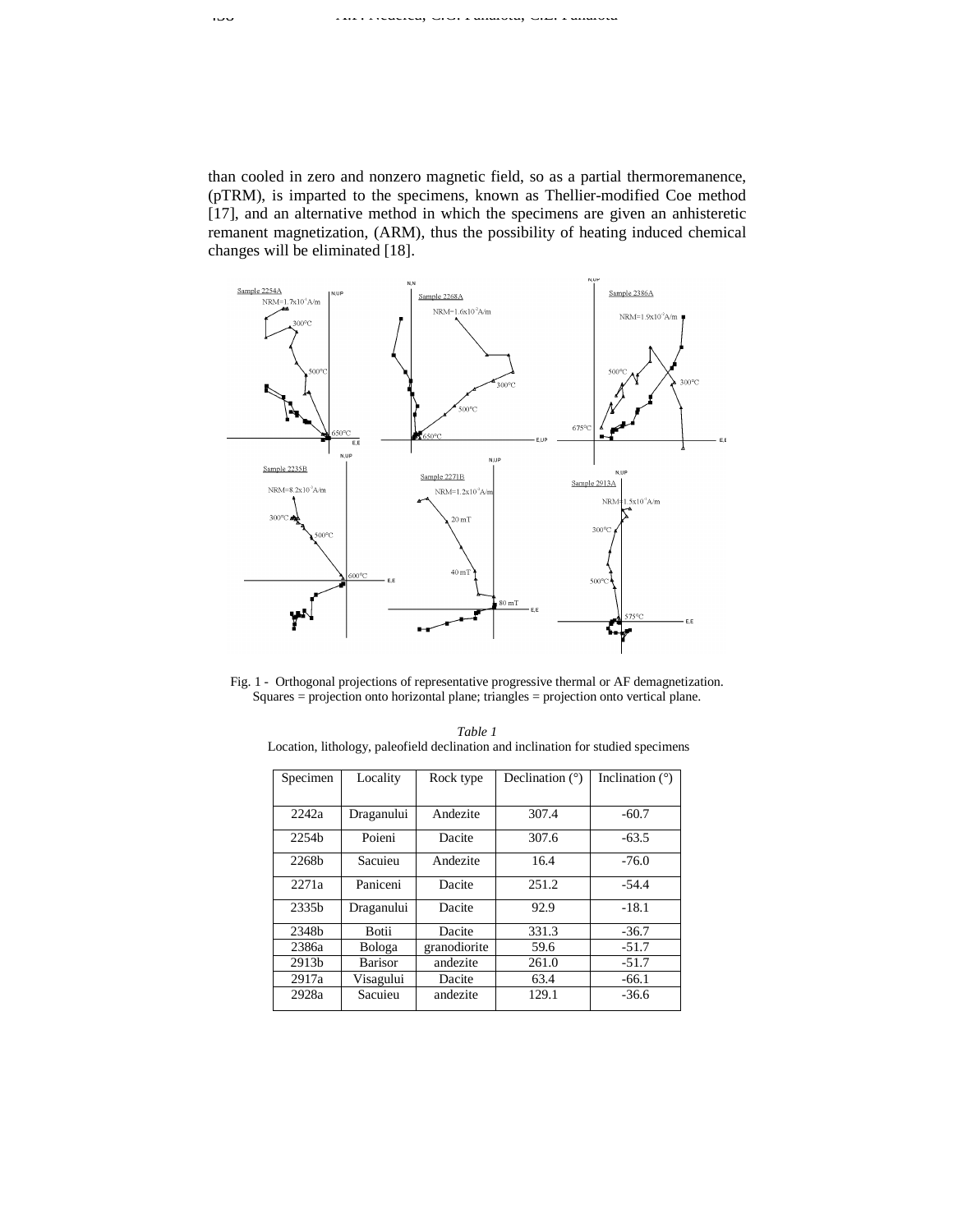# **3. METHODOLOGY**

Paleointensity of the geomagnetic field 439

Thermally blocked magnetic remanence, TRM, is unique among forms of natural remanent magnetism in providing information about past intensities of the geomagnetic field because it laniary depends on various parameters including strength of magnetizing field, F, present during cooling through the blocking temperature, (TRM = const · F). By giving a sample for which initial TRM was measured a new partial TRM  $(pTRM)$  in a known field,  $F<sub>L</sub>$ , the paleointensity,  $F_{\text{paleo}}$ , can be obtained [1]. A high level of confidence [19] is obtained if: (1) the blocking temperature of magnetically active minerals existing in rock,  $T<sub>b</sub>$ , is the same as their unblocking temperature  $T_{ub}$  (the principle of reciprocity), (2) pTRM acquired by cooling in a laboratory field between two temperatures is independent of a pTRM acquired between other two different temperature steps (the principle of independence), (3) TRM acquired by cooling from the Curie temperature to room temperature is equal to the sum of all of the individual pTRMs that would be acquired by cooling between pairs of independent temperature steps spanning the entire temperature range (the principle of additivity). The principles considered are frequently violated and it is difficult to find samples that respect them all. The most suitable are those specimens containing single domain (SD) magnetic grains, but even these ones, sometimes, can give erroneous results. Our samples are pseudoSD, PSD, or multidomain, MD, like thus for better distinguish the true paleointensities some test can be performed during the experiment (the MD check, the pTRM check and the additivity check).

Analog Thellier type paleointensity determination methods that substitute TRM with an anhysteretic remanent magnetization are suitable when wanting to avoid mineralogical alteration caused by repeated heating. ARM techniques compare alternating field coercivity spectra rather than the unblocking temperature  $(T_{ub})$  spectra, which are compared in Thellier type determinations. A pseudo-Thellier method that compares the increments of natural remanent magnetization lost in successive AF demagnetization steps with the increments of partial ARM, (pARM), acquired in the laboratory field in matching AF steps [20], extracts a relative paleointensity information.

For our Upper Cretaceous rocks, we have used both methods.

# **4. EXPERIMENTAL PROCEDURES**

For the first part of our investigations we appealed the ''Coe variant'' [21] of the Thellier method. A third specimen was cut from the selected samples and was labeled with an additional "c" for differentiation. We heated the specimens to a temperature Ti and cooled them in a null magnetic field (the ''first zero field step''). After measuring the natural magnetic remanence the specimens were re heated to the same temperature and cooled in a controlled magnetic field (the ''first in-field step''). After the first zero field step we repeated an in -field step at a lower temperature to determine if the capacity to acquire pTRM has changed (the ''pTRM check''), and after the first in -field step, the specimens were heated again to Ti and cooled in zero magnetic field to check whether all the pTRM acquired in the intervening in-field step was removed by re-heating to the same temperature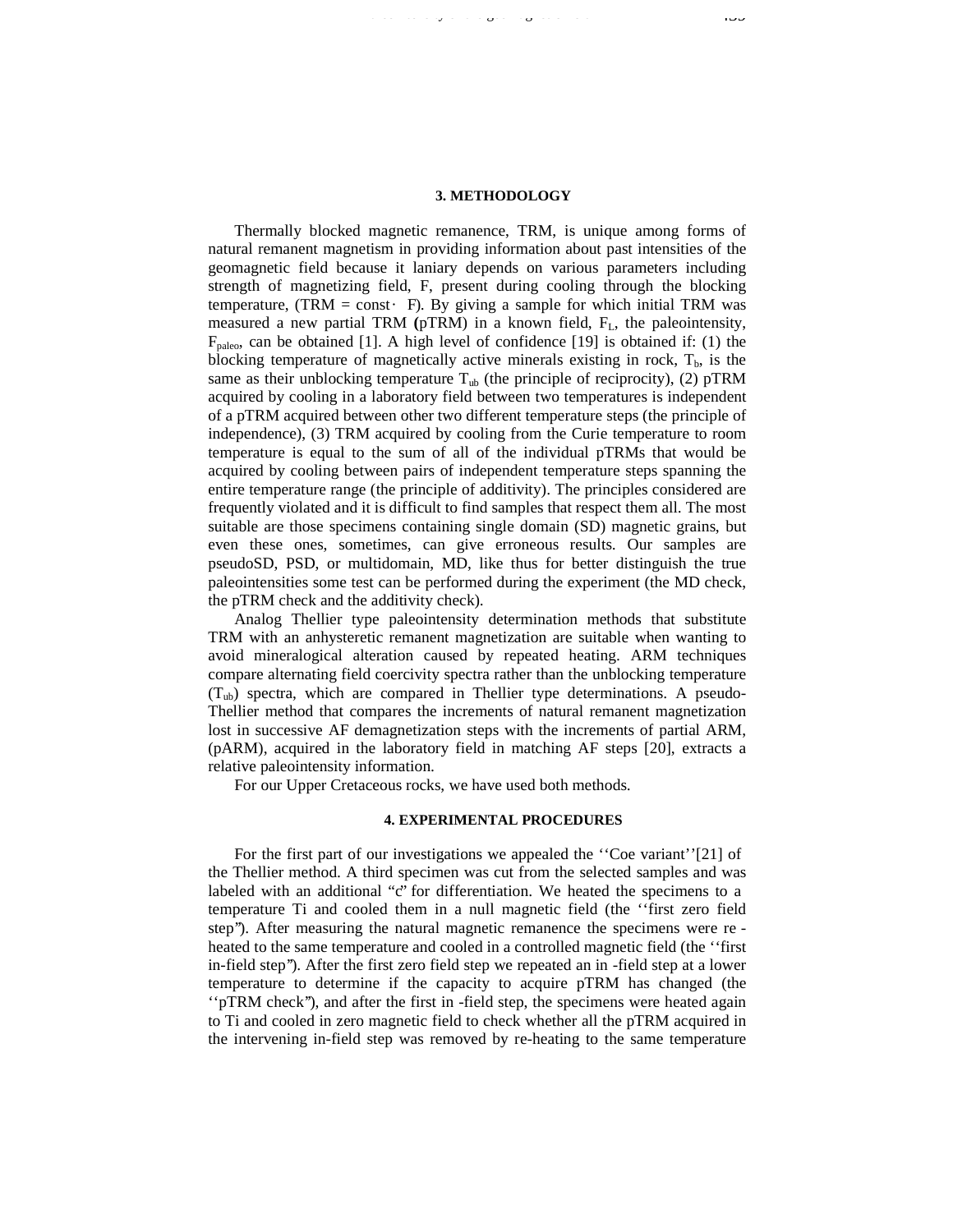and cooling in zero field. Because a difference in blocking and unblocking temperature (the latter being higher) is characteristic of multidomain pTRM, the last measurement is a ''MD check''.

Thermal demagnetization was performed between 20ºC and 700ºC using a home made furnace with automatic control of the heating step. The non-inductive furnace has three  $\mu$ -metal shields and residual magnetic field inside the furnace is less than 5 nT. Specimens were cooled in air, after 15-20 minutes when they reached room temperature, (RT), they were measured TRM / pTRM a JR5A magnetometer (AGICO). Both the magnetometer and the furnance were placed inside a set of three Helmholtz coils used to reduce geomagnetic field in the working area below 500 nT.

The definite laboratory field,  $(F<sub>L</sub>)$ , required in the "first in-field step" was obtained with a coil carefully assembled in the laboratory. Three specimens were subjected to a magnetic field of about 50  $\mu$ T while for the others a 20  $\mu$ T field was used. Before our specimens were to be inserted in the coil the magnitude of the field produced by it was measured with a Flux Magnetometer. The gradient of the magnetic field along the coil length was constant each time. As a supplementary useful measurement, specimens' magnetic susceptibility after every heating step was monitored using a Bartington susceptibility meter MS2B.

A static AF Demagnetizer Magnon International AFD1.3 was used for measuring all NRM's AF demagnetizations of the "b" labeled specimens as well as for imparting an ARM in the pseudo-Thellier treatment. The magnetizing 7#89;:<>=@?A9\*<7#B%CED>FGIHJ\*K=
8?A8ML-8B%NO>H?QPSRTVUWYX

## **5. RESULTS AND DISCUSSION**

Numerical data obtained were plotted as Arai / pseudo-Arai diagrams [20, 21], in which the residual NRM is plotted versus the associated acquired pTRM / ARM for each temperature/AF field value.

In an ideal Arai diagram, the NRM–pTRM points fall along a straight line, the slope of which, b, gives the ratio between the applied laboratory field,  $F_L$ , and the earth's palaeofield,  $F_{\text{paleo}} = b \cdot F_L$ . Arai plots are non-linear when VRM, or other remanences affect NRM carried by the rock. There are several linearity related parameters which were taken into account when result where interpreted:

(I)  $\beta = \sigma(b)/|b|$ , ( $\sigma(b)$  standard error),

(II) **g**, the gap factor [22],

(III) **d(TR)** calculated using data from the MD check tests made at different temperatures;  $d(TR) = [1<sup>st</sup>(TRM<sub>Ti</sub>) - 2<sup>nd</sup>(TRM<sub>Ti</sub>)] / NRM<sub>t</sub> (NRM<sub>t</sub>)$ is the "true" NRM and is the value for which the lin ear fit line intersects Oy-axis)

**(IV) Drat** calculated using the pTRM check tests [23], Drat =  $[1<sup>st</sup>(pTRM<sub>Ti</sub>)$ 

– 2 $\mathrm{^{nd}(pTRM_{Ti})}\,)$  /  $\Delta \mathrm{T}$  ( $\Delta$  $t_{\rm c}$  and  $t_{\rm c}$  are  $t_{\rm c}$  and  $t_{\rm c}$ ,

(V) **R**,  $(R \ge 0.97)$  the correlation parameter

(VI) **f** the fraction of the total NRM considered in the calculation [22]. Considering these parameters and their standard acceptance limits [23], "c" labeled specimens used in this study are of  $B^*$  and  $C^*$  class. Our  $B^*$  class specimens have  $\beta \le 0.14\%$ ,  $g \le 1$ ,  $f \ge 0.3\%$ ,  $d(TR) \le 10\%$ . Class C\* specimens have other values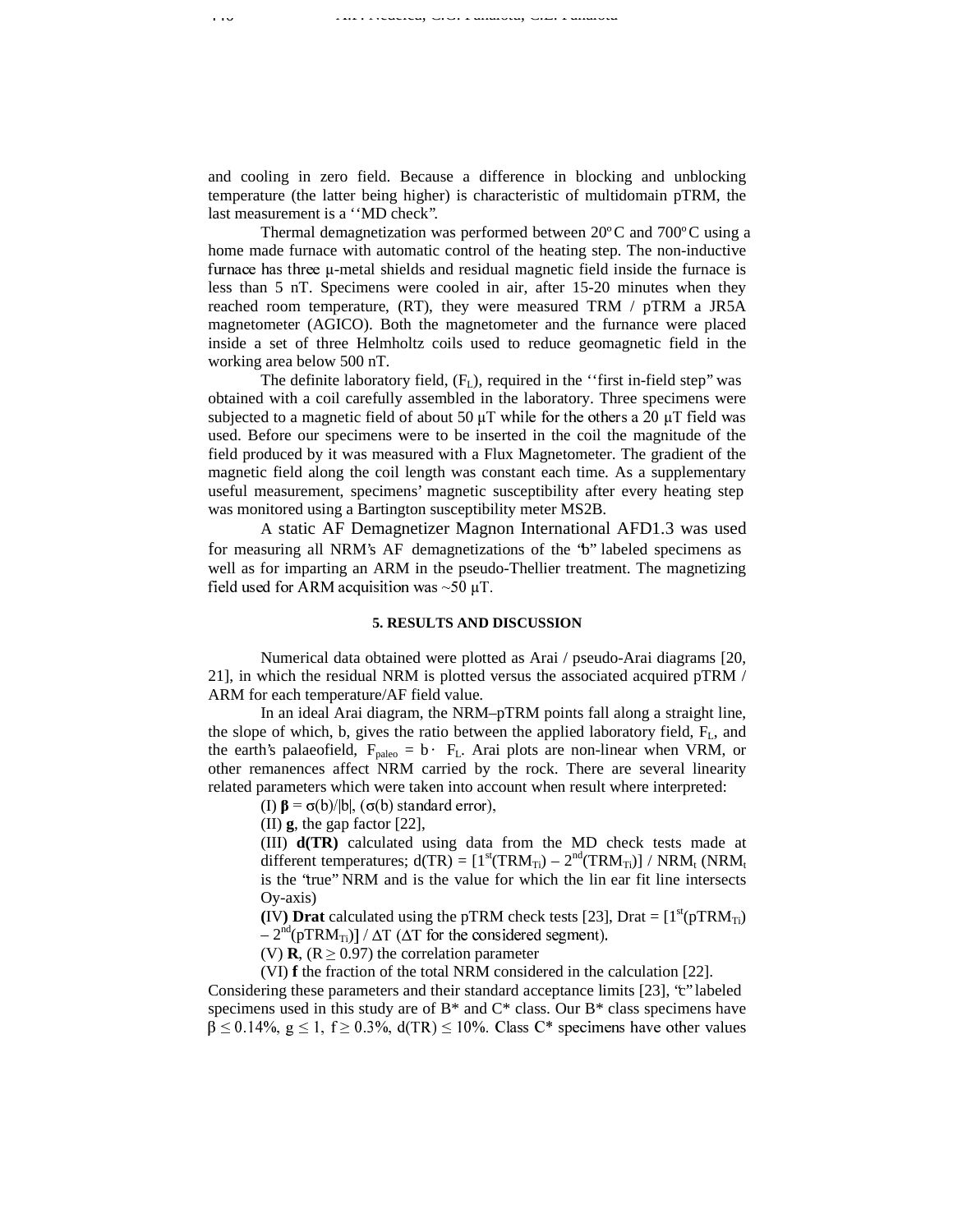for the determination criteria which must be carefully analyzed before accepting  $F_L$ values. For B\*/C\* type Drat is not taken into account.

Paleointensity of the geomagnetic field 441

Figure 3 shows representative Arai plots. Their overall shape is clearly affected by the viscous remanence or/and by pTRM low and high temperature tails [24]. The effects coming from viscous remanence, are minimized avoiding temperatures below 100-200 °C while pTRM tails are searched with  $d(TR)$  [25,26]. We have calculated paleointensity values in the 150/250-520/560 ºC than we differentiated the results considering as much as possible data. Also pseudo-Arai plots were constructed and used for paleointensity calculation. Unfortunately we were unable to obtain pseudo-Arai plots for samples 2242 and 2271 because rock mass was limited. In table 2 and 3 are gathered the paleointensity values obtained applying Thellier-Coe method and pseudo-Thellier respectively.

If we retain only the values given by the type  $B^*$  specimens a medium paleomagnitude is  $12.22 \pm 1.5$  µT and it is a realistic value as long as other studies, concerning Cretaceous period, reported it as well, [27].

Neglected Drat values are around 20-30% this means that magnetic minerals suffered chemical alteration during the experiment. Reminding the PSD or MD nature of the magnetic minerals encapsulated in specimens mass we presume that the real paleointensity during Upper Cretaceous in Apuseni Mountains should have been higher. Besides specimen 2386c, with lower  $F_{\text{paleo}}$ , is 'by rights' of C class. Its  $\beta$  is high and the neglected Drat is also big, chemical changes being present all over its  $T_{ub}$  spectrum.

Certainly, the magnetic field strength during Upper Cretaceous in Apuseni Mountains, was not 80  $\mu$ T and not exactly 40  $\mu$ T. Specimen 2928c has a very low f and an unacceptable high  $\beta$  for the T<sub>int</sub> considered. For T<sub>int</sub> 400-600°C this specimen is the most affected by the thermal treatment, retaining a pTRM three times higher at these temperatures. For specimen 2254c heating induced changes, emerged this time at 200°C, causing positive deviations for  $d(TR)$  up to 400°C.



Fig. 3 - Representative Arai diagrams used for palaeointensity determinations.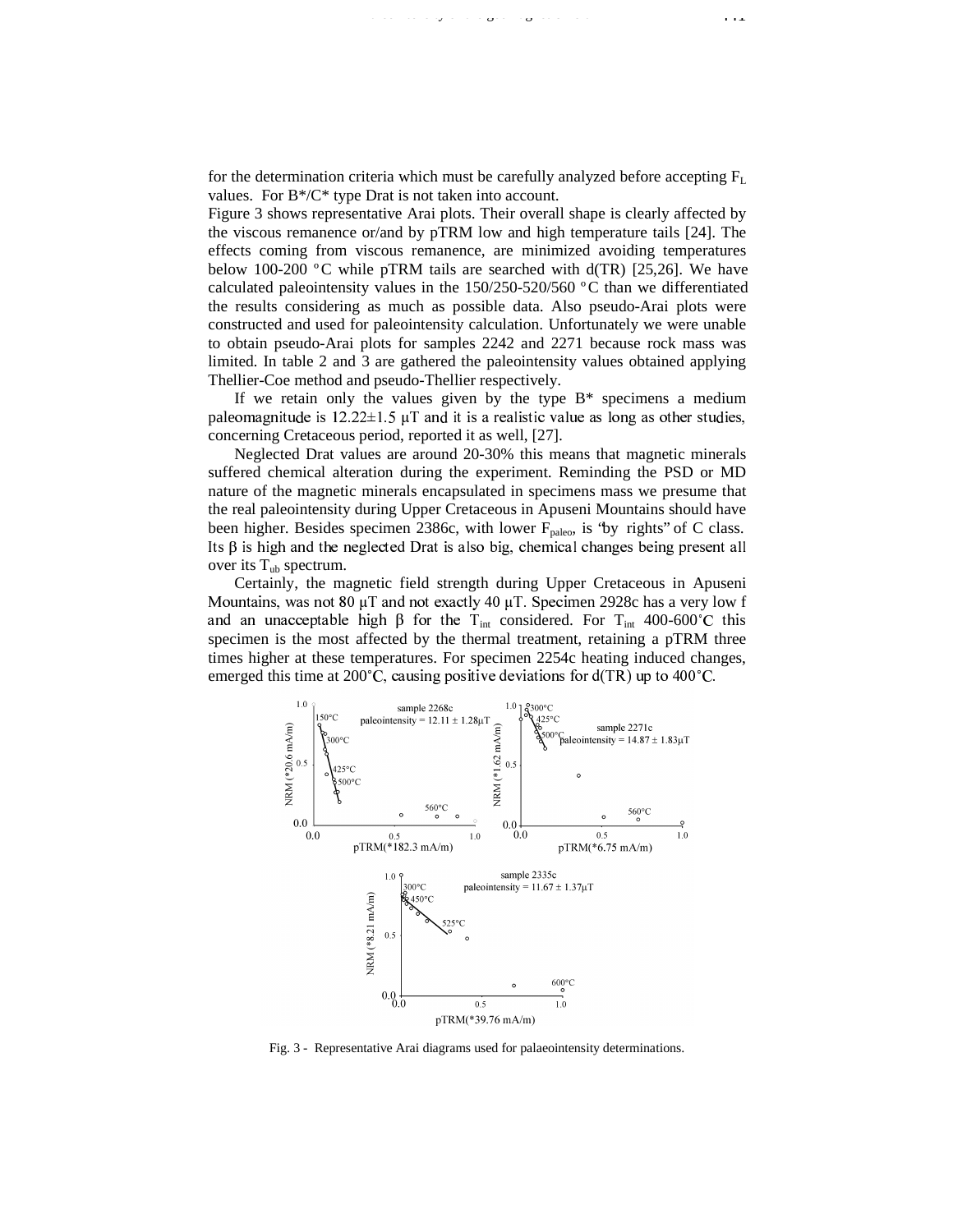| No             | Specimen                                                                                            | $T_{int}(^{\circ}C)$ |      | F    | g    | d(TR) | $F_{L}$ | $F\pm\sigma(F)$  | Class |
|----------------|-----------------------------------------------------------------------------------------------------|----------------------|------|------|------|-------|---------|------------------|-------|
|                | 2242c                                                                                               | 250-520              | 0.16 | 0.43 | 0.77 | 2.9   | 19      | $22.21 \pm 3.55$ | $C^*$ |
| $\overline{2}$ | 2254c                                                                                               | 250-520              | 0.10 | 0.45 | 0.83 | 3.3   | 19      | $40.01 \pm 3.94$ | $C^*$ |
| 3              | 2268c                                                                                               | 150-520              | 0.11 | 0.63 | 0.88 | 8.1   | 20      | $12.11 \pm 1.28$ | $B^*$ |
| 4              | 2271c                                                                                               | 150-520              | 0.12 | 0.35 | 0.81 | 3.1   | 20      | $14.87 \pm 1.83$ | $R^*$ |
| 5              | 2335c                                                                                               | 250-525              | 0.12 | 0.38 | 0.76 | 10    | 52      | $11.67 \pm 1.37$ | $B^*$ |
| 6              | 2348c                                                                                               | 150-525              | 0.12 | 0.15 | 0.70 | 1.5   | 52      | $12.75 \pm 1.55$ | $C^*$ |
| 7              | 2386c                                                                                               | 150-520              | 0.18 | 0.52 | 0.83 | 3.9   | 20      | $2.93 \pm 0.46$  | $C^*$ |
| 8              | 2913c                                                                                               | 150-520              | 0.17 | 0.71 | 0.75 | 12    | 21      | $33.08 + 5.78$   | $C^*$ |
| 9              | 2917c                                                                                               | 150-520              | 0.14 | 0.37 | 0.81 | 3.1   | 21      | $32.82\pm4.60$   | $C^*$ |
| -10            | 2928c                                                                                               | 150-525              | 0.42 | 0.14 | 0.17 | 1.3   | 52      | $84.85 \pm 35.4$ | $C^*$ |
|                | T. is the temperature interval: E is E. $\cdot \sigma(F)$ is E's standard error. E. and E are in uT |                      |      |      |      |       |         |                  |       |

*Table 2* Paleofield results obtained with Thellier-modified Coe method

 $T_{\text{int}}$  is the temperature interval; F is  $F_{\text{paleo}}$ ;  $\sigma(F)$  is F's standard error.  $F_L$  and F are in  $\mu T$ 

 !#"%\$'&)(\* +,.-"/0&)(1\* 234 ")/)5 -67-89,:;6<+)=?>)@BA9DCE3-FGH9, "I6 "%\$JK6GLM Parameters written in table 2 for these two specimens are close to those for the B\* type specimens but we know these samples have a two distinct component NRM and considering  $T_{int}$  as large as for the B\* class is not appropriate. A better temperature interval would be 400°C-600°C for which the resulted  $F_{\text{paleo}}$  is around 16-20  $\mu$ T close to that born by specimen 2242c. We decided that it still could be an overestimated paleointensity due to the pTRM tail influences.

*Table 3* Paleofield results obtained with pseudo-Thellier method

| No             | Specimen          | $\Delta H(Mt)$ | $\rm F_L$ | $F\pm\sigma(F)$  | R        |
|----------------|-------------------|----------------|-----------|------------------|----------|
| $\overline{c}$ | 2254b             | $20 - 90$      | 50        | $16.24 + 1.85$   | $-0.975$ |
| 3              | 2268b             | 40-100         | 50        | $16.66 + 0.76$   | $-0.995$ |
| 5              | 2335 <sub>b</sub> | 20-100         | 50        | $17.10 + 3.14$   | $-0.992$ |
| 6              | 2348b             | $20 - 120$     | 50        | $18.63 + 1.41$   | $-0.989$ |
| 7              | 2386 <sub>b</sub> | 10-70          | 50        | $7.89 + 0.65$    | $-0.986$ |
| 8              | 2913 <sub>b</sub> | $10-120$       | 50        | $41.83 \pm 2.1$  | $-0.990$ |
| 9              | 2917b             | 30-100         | 50        | $44.35 + 1.77$   | $-0.996$ |
| 10             | 2928b             | 10-160         | 50        | $175.12 \pm 4.6$ | $-0.996$ |

Specimens 2913c and 2917c indicate about 30  $\mu$ T for paleointensity. Parameters written in table 2 for these two specimens are close to those for the B\* type specimens but we know these samples have a two distinct component NRM and considering  $T_{int}$  as large as for the B\* class is not appropriate. A better temperature interval would be 400°C-600°C for which the resulted  $F_{\text{paleo}}$  is around  $16-20 \mu$ T close to that born by specimen 2242c. We decided that it still could be an overestimated paleointensity due to the pTRM tail influences.

The paleomagnitude found using ARM instead of pTRM we consider to be more realistic as long as heating induced chemical alterations caused an enhance or a decrease for the recovered paleointensity. Results agreed well with those resulted after thermal treatment and they demonstrate that the chemical alteration, of which we were "so afraid", was not so able to falsify the magnetic information retained by the samples investigated here.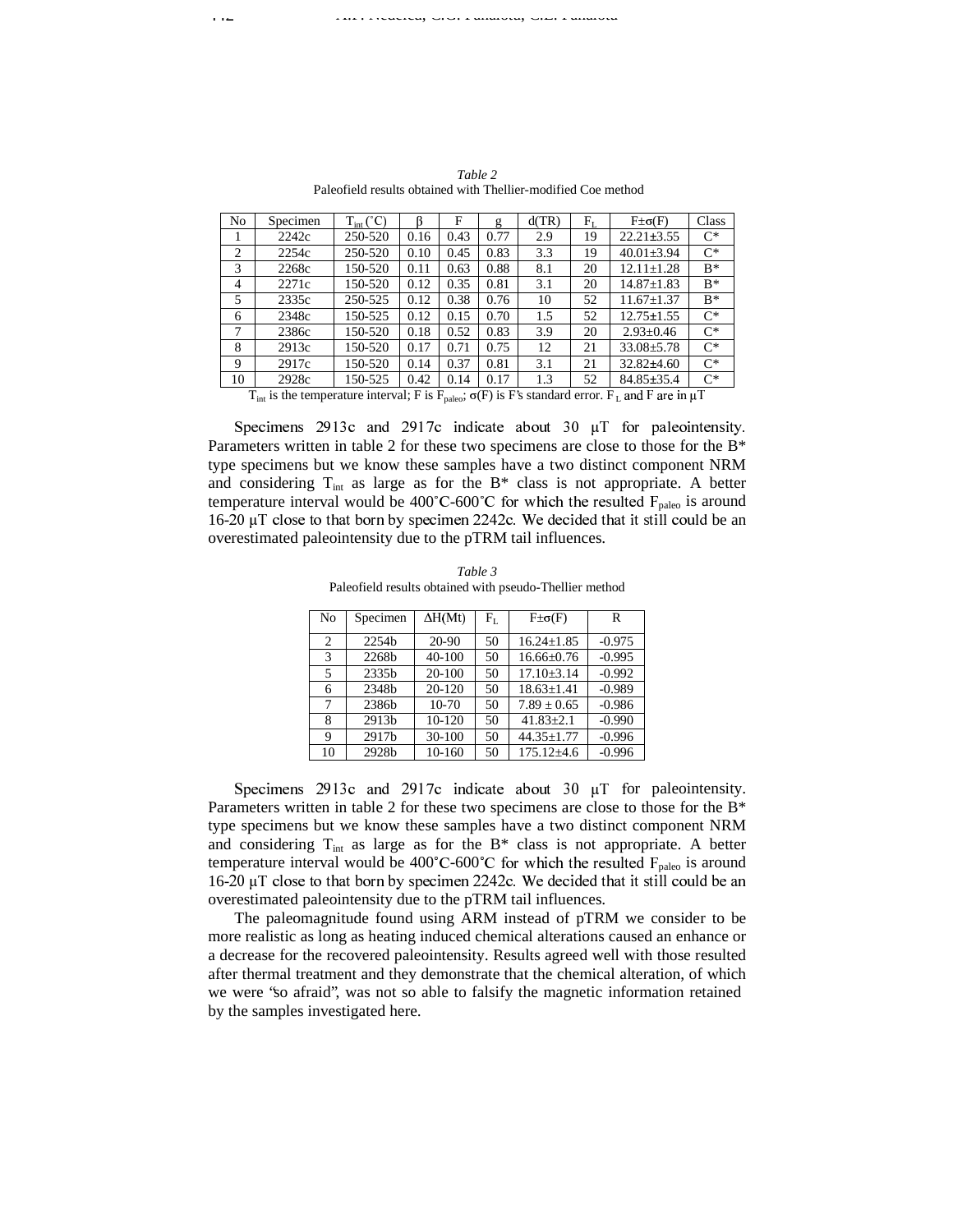#### **6. CONCLUSIONS**

Paleointensity of the geomagnetic field 443

We found that magmatic rocks with intermediary paleodirections, consolidated during Upper Cretaceous in Northern Apuseni Mountains, retained a low paleointensity of  $12.22 \pm 1.5$  uT. This means that we can associate transitional paleodirections with low paleointensity for the geomagnetic field. Due to the fact that the magnetic minerals present in the studied rocks belong to the PSD or MD class we have to consider that the real paleointensity of Earth's magnetic field must have been a little higher.

### **REFERENCES**

- 1. R. F. Butler, *Paleomagnetism: Magnetic Domains to Geologic Terranes*, Electronic Edition, 1998.
- 2. J. D. Dunlop, S. Xu., Theory of partial thermoremanent magnetization in multidomain grains, J. Geophys. Res., 99, 9005-9023, 1994.
- 3. St. Pătrașcu, M. Bleahu, C. Panaiotu, Tectonic implications resulted from the paleomagnetic research of the Upper Cretaceous magmatism of the Apuseni Mountains, Romania., Tectonophysics, 180: 309-322, 1990.
- 4. St. Pătrașcu, M. Bleahu, M. Panaiotu, C. E. Panaiotu, Paleomagnetic study of the Upper Cretaceous magmatic rocks from the western part of South Carpathians (Romania): tectonic implications., Tectonophysics, 213, 341-352, 1992.
- 5. S. Pătrascu, C. Panaiotu, S. Voinea, New areas with characteristic remanent magnetisation of banatites from the Apuseni Mountains (Romania). Rom. Journ. Phys., 40, 953-959, 1995.
- 6. C. Panaiotu, St. Pătrascu, C. E. Panaiotu, , S. Voinea, Paleomagnetic constrains on the age of the banatites from the Northern Apuseni Mountains (Romania). Proceeding of the XV Congress of the Carpatho-Balcan Geological Association, Athens, Geol. Soc. Greece, Sp. Publ., 4, 1135-1138, 1995.
- 7. C. Panaiotu, Paleomagnetic constrains on the geodynamic history of Romania. In: D. Ioane., Monograph of Southern Carpathians., Reports on Geodesy, 7: 205-216, 1998.
- 8. E. Dormy, J.-P. Valet, V. Courtillot, Numerical models of the geodynamo and observational constrains, Geochem. Geophys. Geosyst., 1, 2000.
- 9. R. T. Merrill, P. L. McFadden, Geomagnetic polarity transitions, Rev. of Geophys., 37, 2, 201, 1999.
- 10. J. A. Jacobs, *Reversals of the Earth's magnetic field*, Cambridge Univ. Press, Eng.,1994, pp. 346.
- 11. A*.* Cox, *Magnetostratigraphic time scale, In: A Geologic Time Scale*, ed. W. B. Harland et al.,
	- Cambridge University Press, Cambridge, England, pp. 63–84, 1982.
- 12. J. D. A. Zijderveld, A.C. demagnetization of rocks: Analysis of results, In: *Methods in Palaeomagnetism*, ed D. W. Collinson, K. M. Creer, S. K. Runcorn, Elsevier, Amsterdam, pp. 254, 1967.
- 13. C. G. Panaiotu, T. Berza, C. E. Panaiotu, A. Nedelcu, Paleomagnetic constraints for differential rotation of the Carpathians around Moesian Platform. Annual meeting of European Geosciences Union, Nice, France. Geophysical Research Abstracts, 2004.
- 14. T. Saito, Identification of magnetic minerals carrying NRM in a pyroclastic-flow deposit: implication in the low temperature magnetic component, 2001.
- 15. D. H. Lindsley, Experimental studies of oxide minerals, in: *Oxide Minerals*, ed: D. Rumble, III, Mineralogical Society of America, Washington, D.C., 1976, pp. 61-88.
- 16. E. Thellier, O. Thellier, Sur l'intensité du champ magnétique terrestre dans le passé historique et géologique, Ann. Geophys., 15, 285–378, 1959.
- 17. R. S. Coe, Paleointensities of the Earth's magnetic field determined from Tertiary and Quaternary rocks, J. Geophys. Res., 72, 3247–5281, 1967.
- 18. Y. Pan, Q. Liu, R. Zhu, Thermal Alteration of Titanomagnetite: Implications for Palaeointensity Study, Geophys. Res. Abstr., 7, 07608, 2005.
- 19. L. Tauxe, J. J Love, Paleointensity in Hawaiian Scientific Drilling Project Hole (HSDP2): Results from submarine basaltic glass, Geochem. Geophys. Geosyst., 4, 2, 2003.
- 20. Lisa Tauxe, T. Pick, Y. S. Kok, Relative paleointensity in sediments: a pseudo-Thellier approach, Geophys. Res. Lett., 22, 2885-2888, 1995.
- 21. T. Nagata, Y. Arai, K. Momose, Secular variation of the geomagnetic total force during the last 5000 years, J. Geophys. Res., 68, 5277–5282, 1963.